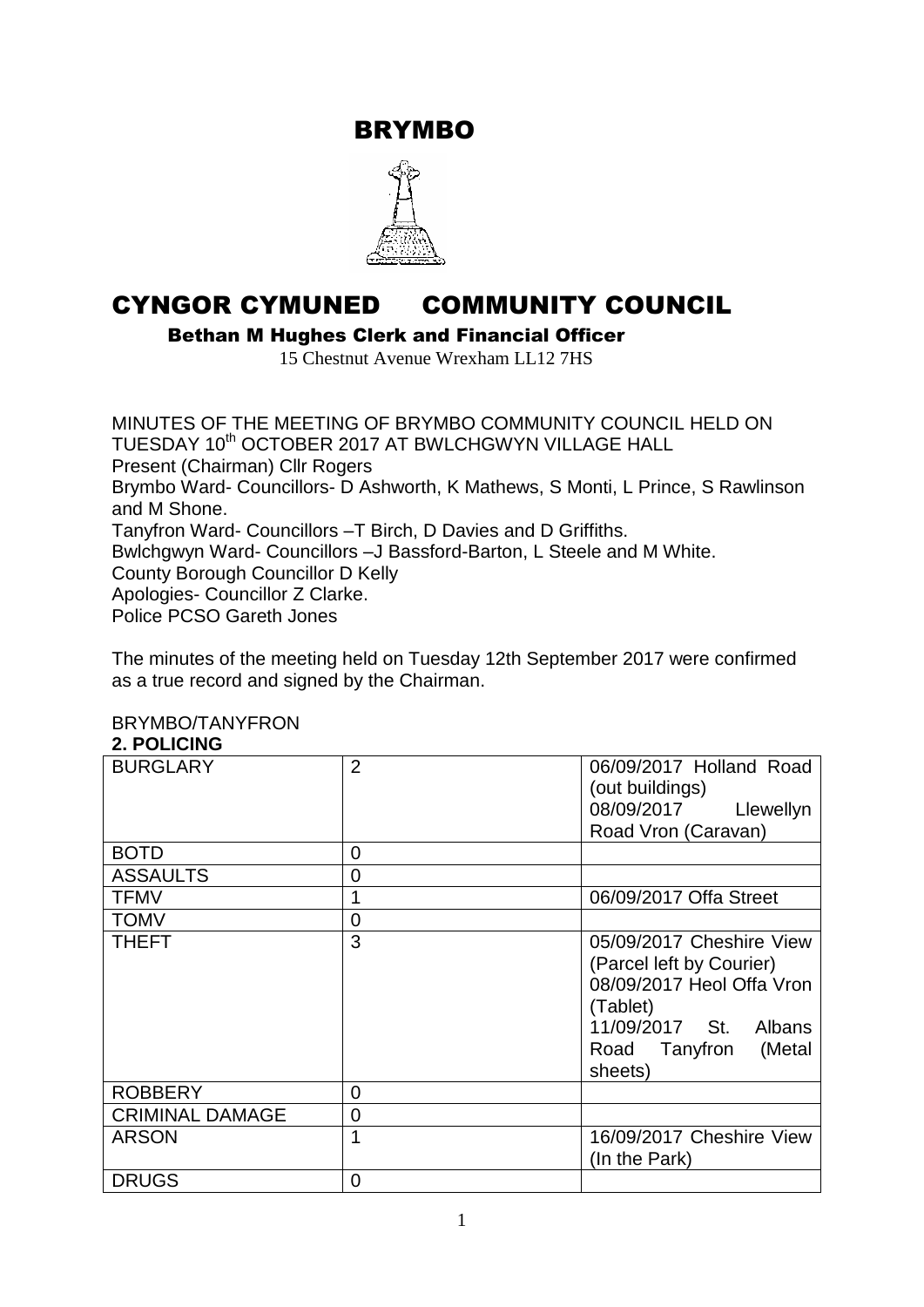| <b>ASB</b> | 6 | 01/09/2017 Meadow View              |  |  |
|------------|---|-------------------------------------|--|--|
|            |   | Tanyfron (prevention only)          |  |  |
|            |   | 01/09/2017 Brymbo Sports            |  |  |
|            |   | Club (Youths about 20               |  |  |
|            |   | also bikes)                         |  |  |
|            |   | 06/09/2017 Cheshire View            |  |  |
|            |   | (Neighbours)                        |  |  |
|            |   | 08/09/2017 Cheshire View            |  |  |
|            |   | (BB Gun)                            |  |  |
|            |   | 09/09/2017 Harwd Road               |  |  |
|            |   | (Argument)                          |  |  |
|            |   | 24/09/2017<br>High<br><b>Street</b> |  |  |
|            |   | (Drunk)                             |  |  |

Spoke with Councillor Rogers discussed local issues.

Spoke with Tony Birch and attended Brymbo Football Monthly meeting EMERGING ISSUES

ASB driving in Brymbo and Tanyfron.

Regular patrols conducted to alleviate the ASB issues.

ASB and Criminal Damage Brymbo Sports and Social Club patrols conducted.

Drugs Intel submitted

ASB driving Intel submitted

GOOD NEWS STORIES

Regular Hi-vis foot and vehicle patrol conducted in Brymbo and Tanyfron due to this we have been able to lower the amount of ASB in the area.

Spoke with Tony Birch and Councillor Rogers and discussed local issues.

I have also dealt with calls via my phone and emails which are not logged on our systems over the last month.

Stats had been provided by the PCSO for Bwlchgwyn however they were in a new format which Councillors said were of no value to local crime in the area. Comments would be provided to the Inspector.

The Chairman thanked PCSO Jones for attending and Cllr Birch thanked him for also attending local meetings.

## **3. COUNTY BOROUGH COUNCILLOR'S REPORTS**

CBC Kelly said that the speeding issues at the Moors were still on-going and Go safe were investigating. Most of the interactive signs in Bwlchgwyn were up and running. Flooding had been an issue in Bwlchgwyn and the issue had been reported to Welsh Water. Cllr Rogers told members that the Youth Project was up and running in the 3 communities and seemed to be going well. He thanked the 3 youth representatives (Cllr Prince, Cllr Bassford-Barton and Cllr Davies) who had been working hard to help get the scheme up and running. When the SLA had been signed the CC had agreed to provide £16000 for staffing. Cllr Rogers asked whether he could have an agreement from members to divide the remaining funds (approx. 2k) to ensure that the cost of room hire would be met. He also asked whether the Youth Workers could have a branded jacket with a BCC and WCBC logo to ensure parents and children were aware who the staff was. The cost of the jackets would be £269.95.

Cllr Birch proposed that BCC fund the cost of the jackets and this was seconded by Cllr Rawlinson. All were in favour. Cllr Shone asked whether a structured programme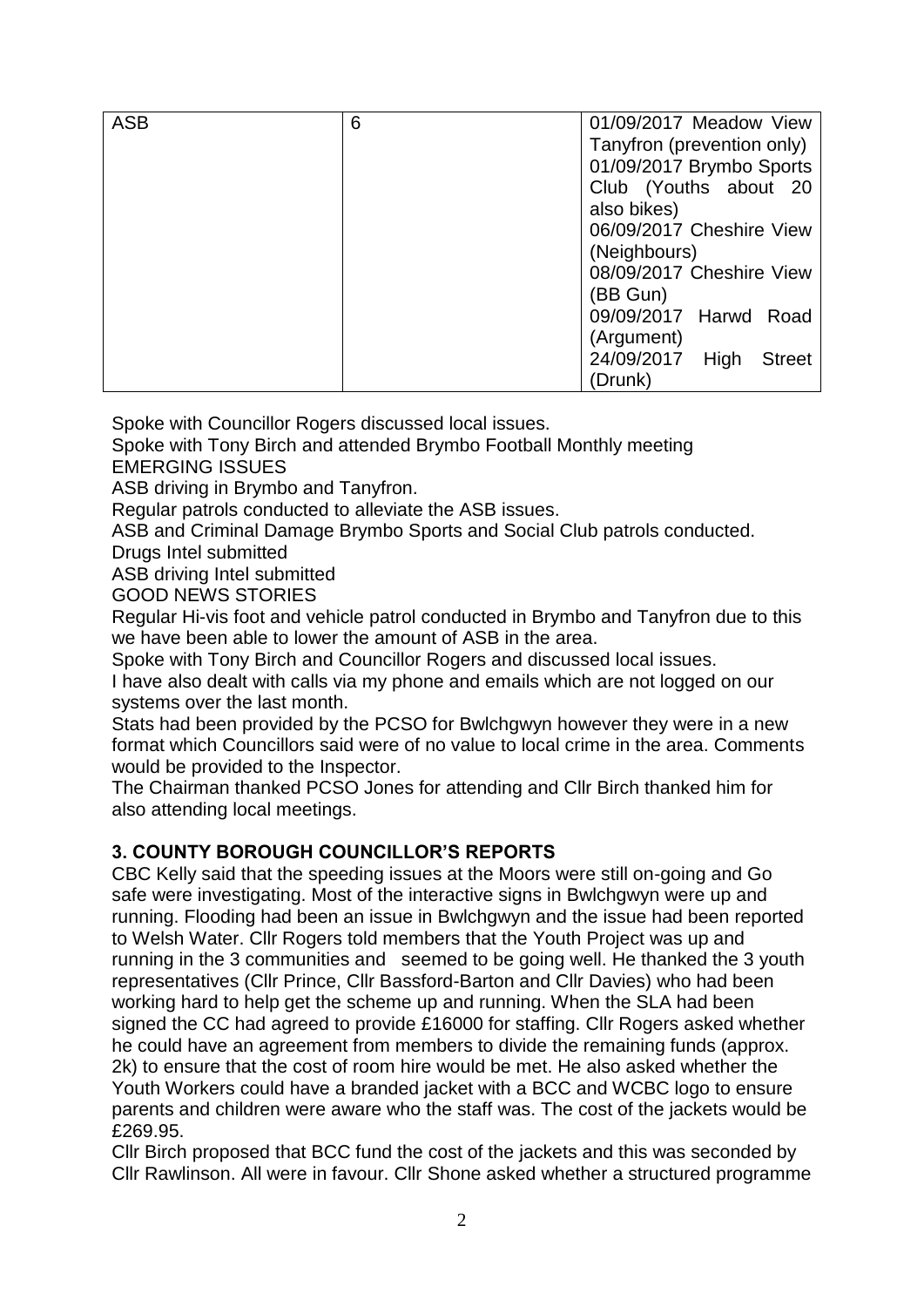was being delivered and Cllr Rogers said it was. He also asked if a report was going to be made on the progress of the scheme. Cllr Rogers said a report had already been sent to him and he would forward it to Cllrs. Cllr Ashworth proposed that the remaining funds in the budget go towards the cost of room hire to ensure a facility was available. This was seconded by Cllr Prince. All were in favour.

## **4. ROADS**

No further information.

## **5. BUS SHELTER SERVICES AND STOPS**

Cllr Rogers said that the bus service in Brymbo and Tanyfron were full to capacity. He would be addressing this.

## **6. PLAYING FIELDS AND PLAYGROUNDS**

No further information.

## **7. FOOTPATHS/LIGHTING**

No further information.

#### **8. WAR MEMORIAL**

Cllr Prince had obtained a quote for a new stand for the Brymbo War Memorial for £167.00. Cllr Ashworth proposed that the quote be accepted. This was seconded by Cllr Mathews. All were in favour

#### **9. PLANNING**

CONVERSION OF REDUNDANT FARM BUILDING TO 1 NO. DWELLING (DEMOLITION OF ATTACHED MILKING PARLOUR) PLAS MOSTYN BACH MINERA ROAD MINERA P/2017/0758- Observations made.

DEMOLITION OF EXISTING STRUCTURE AND ERECTION OF 9 NO. AFFORDABLE HOMES APARTMENTS WITH ASSOCIATED PARKING AND ACCESSENGLISH METHODIST CHAPEL HIGH STREET BRYMBO P/2017/0319-Observations made.

SINGLE-STOREY EXTENSION BRYN AWEN FRON HEULOG HILL BWLCHGWYN P/2017/0816-No observations.

#### **10. BRONWENS GREEN**

Cllr Mathews had provided a quote from Sherratt for £345.00 & VAT to cut the pitch. (One-off) He proposed that this be carried out immediately. This was seconded by Cllr Shone. All were in favour. Cllr Roger s said that the sub-committee had met and a decision had been taken that a barrier was needed for the gate and storage was a cause for concern. He asked if the sub-committee could meet and a decision would be made as the sub-committee had been granted delegated powers. The boundary hedge needed to be maintained and this would also be discussed by the subcommittee.